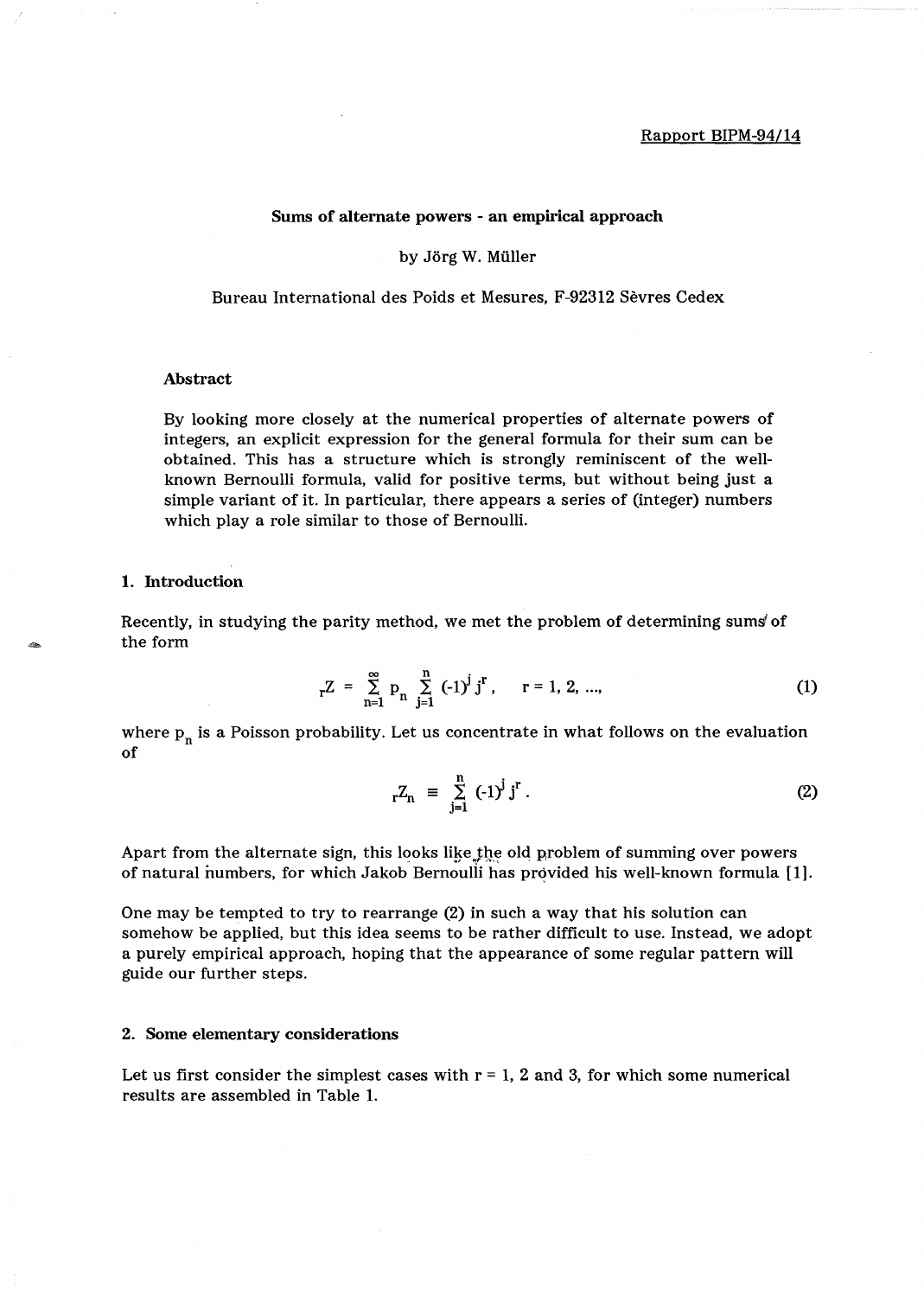| $\mathbf n$      | $(-1)^n$ n       | $1^{\mathbf{Z}_{\mathbf{n}}}$ | $(-1)^n n^2$ | $2^{\mathbf{Z_n}}$ | $(-1)^n n^3$ | $3^{\mathbf{Z}_{\mathbf{n}}}$ |
|------------------|------------------|-------------------------------|--------------|--------------------|--------------|-------------------------------|
|                  | $-1$             | -1                            | - 1          | -1                 | -1           | -1                            |
| $\boldsymbol{2}$ | $\boldsymbol{2}$ |                               | 4            | 3                  | 8            | 7                             |
| $\boldsymbol{3}$ | $-3$             | $-2$                          | $-9$         | $-6$               | $-27$        | $-20$                         |
| $\boldsymbol{4}$ | $\boldsymbol{4}$ | $\boldsymbol{2}$              | 16           | 10                 | 64           | 40                            |
| $\overline{5}$   | $-5$             | $-3$                          | $-25$        | $-15$              | $-125$       | $-81$                         |
| $6\phantom{1}6$  | $6\phantom{1}6$  | 3                             | 36           | 21                 | 216          | 135                           |
| $\overline{7}$   | $-7$             | $-4$                          | $-49$        | $-28$              | $-343$       | $-208$                        |
| 8                | 8                | $\overline{\mathbf{4}}$       | 64           | 36                 | 512          | 304                           |
| $\boldsymbol{9}$ | $-9$             | $-5$                          | $-81$        | $-45$              | $-729$       | $-425$                        |
| 10               | 10               | $\overline{5}$                | 100          | 55                 | 1 000        | 575                           |

Table 1. Numerical values for  ${}_{1}Z_{n'}$ ,  ${}_{2}Z_{n}$  and  ${}_{3}Z_{n'}$ , for  $n \leq 10$ .

Thus, for instance, the alternate quadratic sum (for  $r = 2$ ) becomes

$$
{}_{2}Z = [-1 \, p_{1} - 6 \, p_{3} - 15 \, p_{5} - 28 \, p_{7} - ...] + [3 \, p_{2} + 10 \, p_{4} + 21 \, p_{6} + 36 \, p_{8} + ...], \tag{3}
$$

where we have separated the negative from the positive contributions, which result from the odd and the even values of n. This reminds us that the problem has its origin in the parity method.

We rewrite (1) in the form

 $\ddot{\phantom{a}}$ 

 $_{\rm r}Z = \sum_{\rm t=1}^{\infty} {}_{\rm r}A_{\rm t} p_{\rm 2t-1} + \sum_{\rm j=1}^{\infty} {}_{\rm r}B_{\rm t} p_{\rm 2t}$ . (4)

Obviously the problem now is the determination of the coefficients

$$
{}_{r}A_{t} \ \equiv \ \ _{r}Z_{2t-1} \quad \ \ \text{and} \quad \ \ _{r}B_{t^{\nu}} \equiv_{r} \ _{r}Z_{2t} \ , \quad \ \ \, \underset{\iota}{\cdot} \ \ \text{with} \ \ t=1, \ 2, \ \ldots \ .
$$

Let us proceed empirically. For the case  $r = 2$  we make the ansatz

$$
{}_{2}A_{t} = {}_{2}\mu_{0} + {}_{2}\mu_{1} t + {}_{2}\mu_{2} t^{2},
$$
  
\n
$$
{}_{2}B_{t} = {}_{2}\nu_{0} + {}_{2}\nu_{1} t + {}_{2}\nu_{2} t^{2}.
$$
\n(5)

and likewise

-

From Table 1 it follows that, for  $t = 1$  to 3,

$$
2^{A_1} = 2^{\mu_0} + 2^{\mu_1} + 2^{\mu_2} = -1,
$$
  
\n
$$
2^{A_2} = 2^{\mu_0} + 2 2^{\mu_1} + 4 2^{\mu_2} = -6,
$$
  
\n
$$
2^{A_3} = 2^{\mu_0} + 3 2^{\mu_1} + 9 2^{\mu_2} = -15.
$$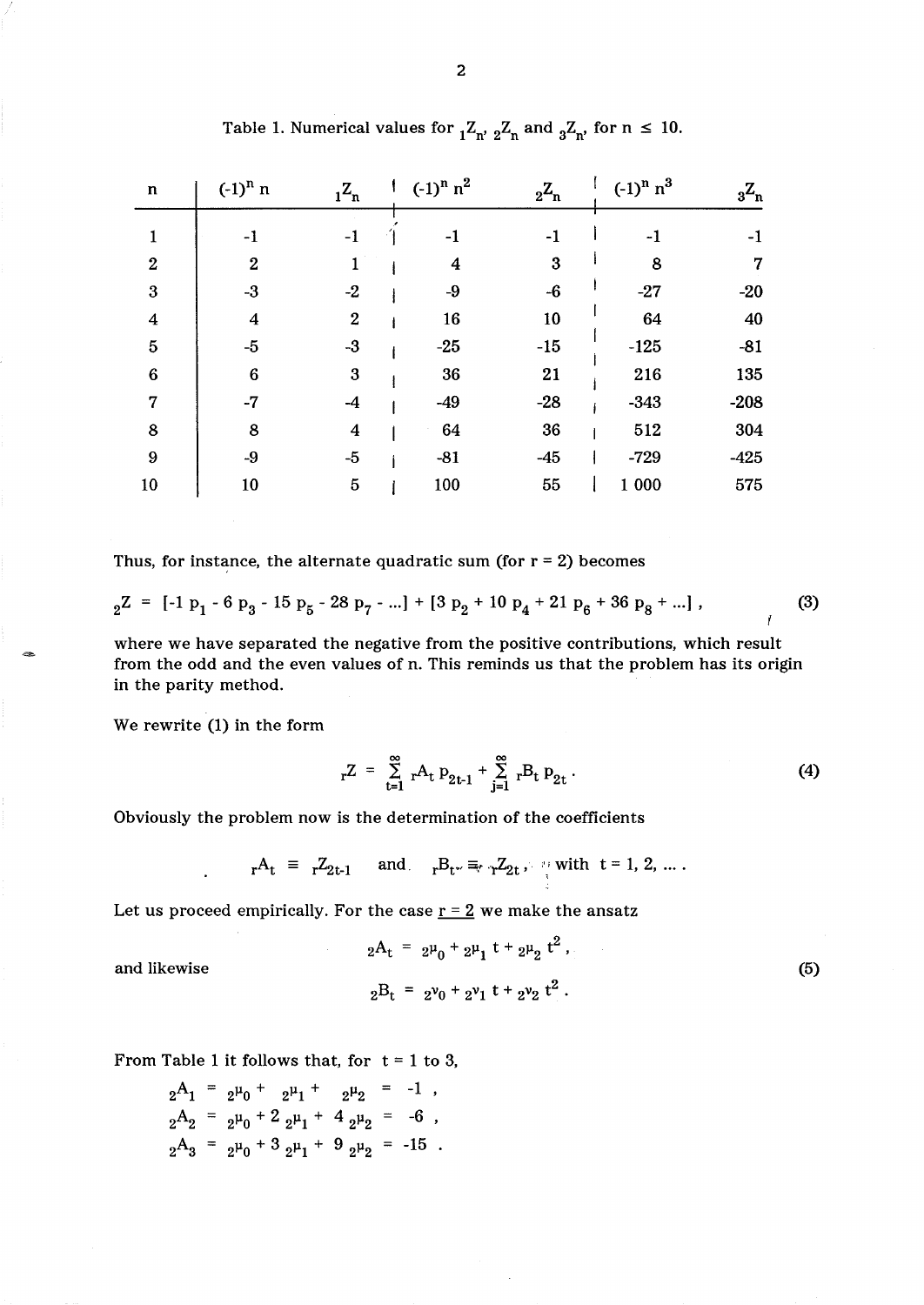$$
{}_{2}A_{t} = t - 2 t^{2}. \tag{6a}
$$

Similarly we find

$$
{}_{2}B_{t} = t + 2 t^{2}. \tag{6b}
$$

The case  $r = 3$  leads, with Table 1, to the relation

$$
{}_{3}Z = \sum_{t=1}^{\infty} {}_{3}A_{t} p_{2t-1} + \sum_{j=1}^{\infty} {}_{3}B_{t} p_{2t}
$$
  
=  $\left[ -1 p_{1} - 20 p_{3} - 81 p_{5} - 208 p_{7} - \dots \right] + \left[ 7 p_{2} + 40 p_{4} + 135 p_{6} + 304 p_{8} + \dots \right].$ 

Again we put

$$
{}_{3}A_{t} = {}_{3}\mu_{0} + {}_{3}\mu_{1} t + {}_{3}\mu_{2} t^{2} + {}_{3}\mu_{3} t^{3}.
$$

Solving, with  $t = 1$  to 4 and the known values  ${}_{3}A_{t}$  and  ${}_{3}B_{t'}$  we find

$$
{}_{3}A_{t} = 3 t^{2} - 4 t^{3},
$$
  
\n
$$
{}_{3}B_{t} = 3 t^{2} + 4 t^{3}.
$$
\n(7)

By proceeding likewise for  $r = 4$  and  $r = 5$  we arrive at

$$
{}_{4}A_{t} = -t + 8 t^{3} - 8 t^{4},
$$
  
\n
$$
{}_{4}B_{t} = -t + 8 t^{3} + 8 t^{4}
$$
\n(8)

and

-

5 At = -5 t <sup>2</sup>+ 20 t 4 - 16 t <sup>5</sup>, ;li " "',1' , .... , <sup>5</sup>Bt = -5 t <sup>2</sup>+ 20 t4 + 16 t 5 . (9)

It may be useful to assemble the coefficients obtained till now in tabular form, in the hope that this will give us some more insight.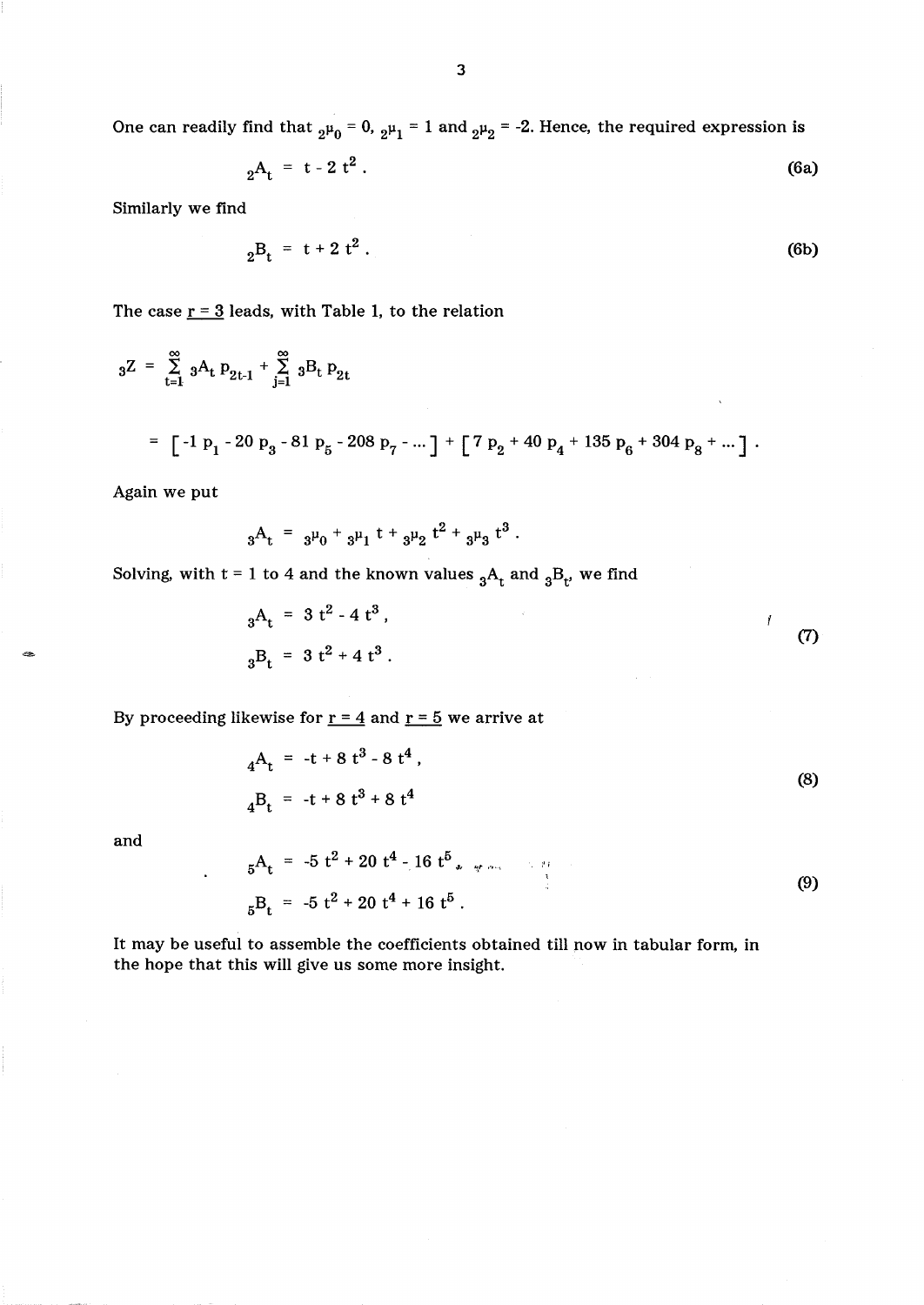| Table 2. List of the coefficients $\mu_i$ and $\nu_i$ , for $r \le 5$ . In the case of double signs, |
|------------------------------------------------------------------------------------------------------|
| minus refers to $\mu_r$ and plus to $\nu_r$ .                                                        |
|                                                                                                      |

|                         | $i = 0$  |                 | 2            | 3                |                 | 5                  |
|-------------------------|----------|-----------------|--------------|------------------|-----------------|--------------------|
| $r = 1$                 | $\bf{0}$ | $\overline{+1}$ |              |                  |                 |                    |
| $\overline{\mathbf{2}}$ | $\bf{0}$ |                 | $\tilde{+}2$ |                  |                 |                    |
| $\overline{\mathbf{3}}$ | $\bf{0}$ |                 | 3            | $\overline{+}$ 4 |                 |                    |
| $\overline{\mathbf{4}}$ | $\bf{0}$ |                 |              | 8                | $\overline{4}8$ |                    |
| 5                       | 0        |                 | - 5          |                  | 20              | $\widetilde{+}$ 16 |

3. Preliminary conclusions

Inspection of Table 2 leads to the following tentative observations:

a) with reasonable confidence:

$$
{}_{r} \mu_{0} = {}_{r} \nu_{0} = 0, \qquad (10)
$$
\n
$$
{}_{r} \mu_{r} = -{}_{r} \nu_{r} = -2^{r-1}; \qquad (11)
$$

b) with some hesitation:

$$
\sum_{j=1}^{r} r^{\mu} j = -1,
$$
\n
$$
\sum_{i=1}^{r} r^{\nu} j = 2^{r} - 1.
$$
\n(11)

In addition, Table 2 seems to be arranged in "falling diagonals", some of which have only positive or negative signs (if  $j = 0$  is left out), while others are zero. In order to clarify these issues, further numerical values are needed.

"'; *IJf,.I'* , •• , ,

It is rather 'easy, by continuing with the guessing method described above (followed by rigorous checks), to continue to  $r = 9$ . With a computer programme, kindly set up by F. Lesueur, it has subsequently been possible to verify all these values and extend the tabulation to  $r = 12$ . The coefficients are listed in Table 3 and they allow us to confirm all the observations made above.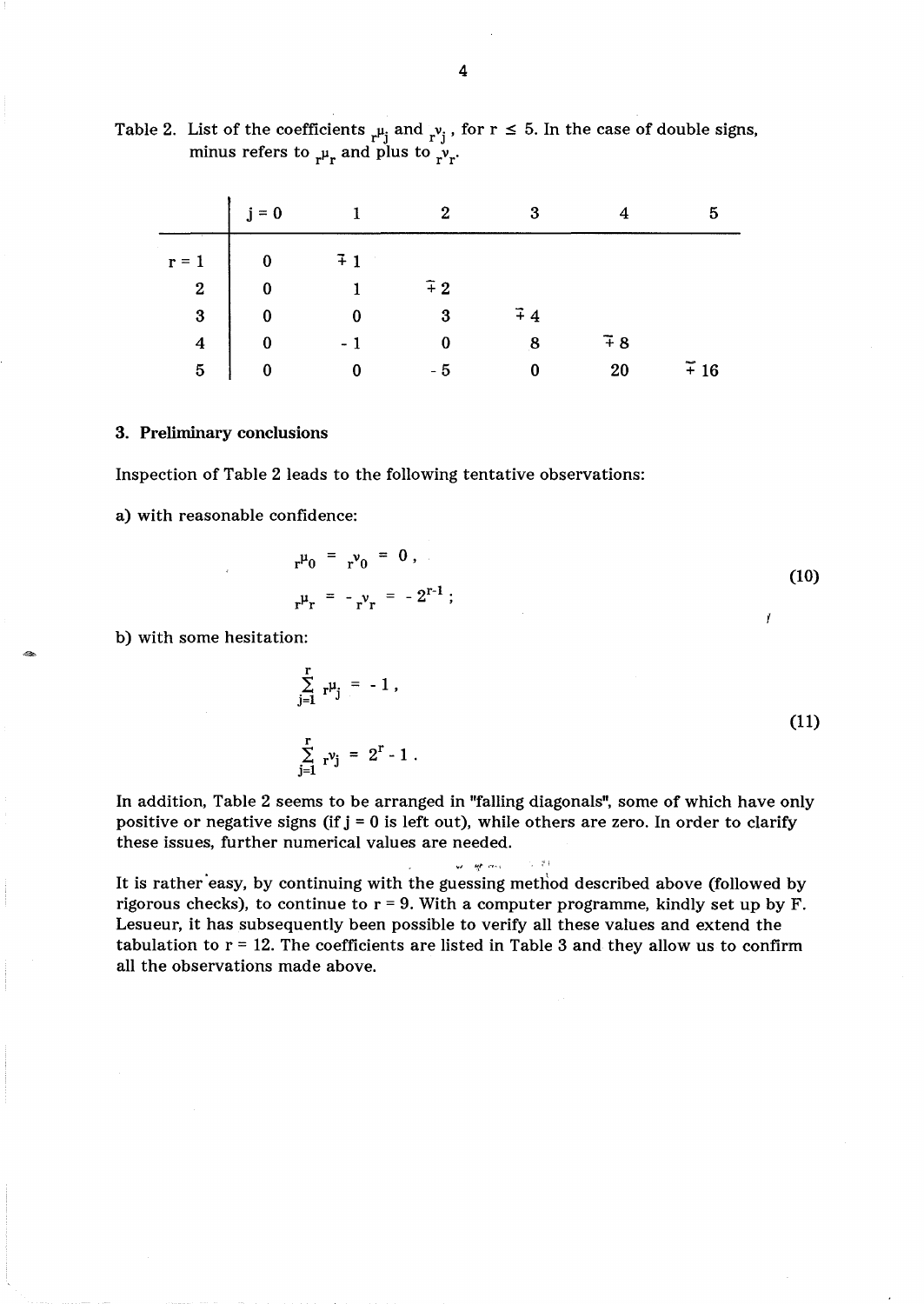|                  | $j = 1$          | $\boldsymbol{2}$ | $\mathbf{3}$ | $\boldsymbol{4}$       | $\overline{5}$ | $\bf 6$                 | 7 <sup>1</sup> | 8        | $\boldsymbol{9}$ | 10       | 11      | 12      |
|------------------|------------------|------------------|--------------|------------------------|----------------|-------------------------|----------------|----------|------------------|----------|---------|---------|
| $r = 1$          | $-1$             |                  |              |                        |                |                         |                |          |                  |          |         |         |
| $\boldsymbol{2}$ |                  | $-2$             |              |                        |                |                         |                |          |                  |          |         |         |
| $\boldsymbol{3}$ | $\bf{0}$         | $\boldsymbol{3}$ | $-4$         |                        |                |                         |                |          |                  |          |         |         |
| $\boldsymbol{4}$ | $-1$             | $\bf{0}$         | 8            | $-8$                   |                |                         |                |          |                  |          |         |         |
| $\overline{5}$   | $\bf{0}$         | $-5$             | $\bf{0}$     | 20                     | $-16$          |                         |                |          |                  |          |         |         |
| $\bf{6}$         | $\boldsymbol{3}$ | $\bf{0}$         | $-20$        | $\bf{0}$<br>÷          | 48             | $-32$                   |                |          |                  |          |         |         |
| $\overline{7}$   | $\bf{0}$         | 21               | $\bf{0}$     | $-70$<br>$\mathcal{R}$ | $\bf{0}$       | 112                     | $-64$          |          |                  |          |         |         |
| 8                | $-17$            | $\bf{0}$         | 112          | $\bf{0}$               | $-224$         | $\bf{0}$                | 256            | $-128$   |                  |          |         |         |
| $9\phantom{.0}$  | $\bf{0}$         | $-153$           |              | $0 - z = 504$          | $\bf{0}$       | $-672$                  | $\bf{0}$       | 576      | $-256$           |          |         |         |
| 10               | 155              | $\bf{0}$         | $-1020$      | $\bf{0}$               | 2 0 1 6        | $\bf{0}$                | $-1920$        | $\bf{0}$ | 1 2 8 0          | $-512$   |         |         |
| 11               | $\bf{0}$         | 1705             | $\bf{0}$     | $-5610$                | $\bf{0}$       | 7 3 9 2                 | $\bf{0}$       | $-5280$  | $\bf{0}$         | 2816     | $-1024$ |         |
| 12               | $-2073$          | $\bf{0}$         | 13 640       | $\bf{0}$               | $-26928$       | $\overline{\mathbf{0}}$ | 25 344         | $\bf{0}$ | $-14080$         | $\bf{0}$ | 6 144   | $-2048$ |

 $\overline{\phantom{a}}$ 

Table 3. Table of the coefficients  $r^{\mu}$  , for  $r \leq 12$ .

~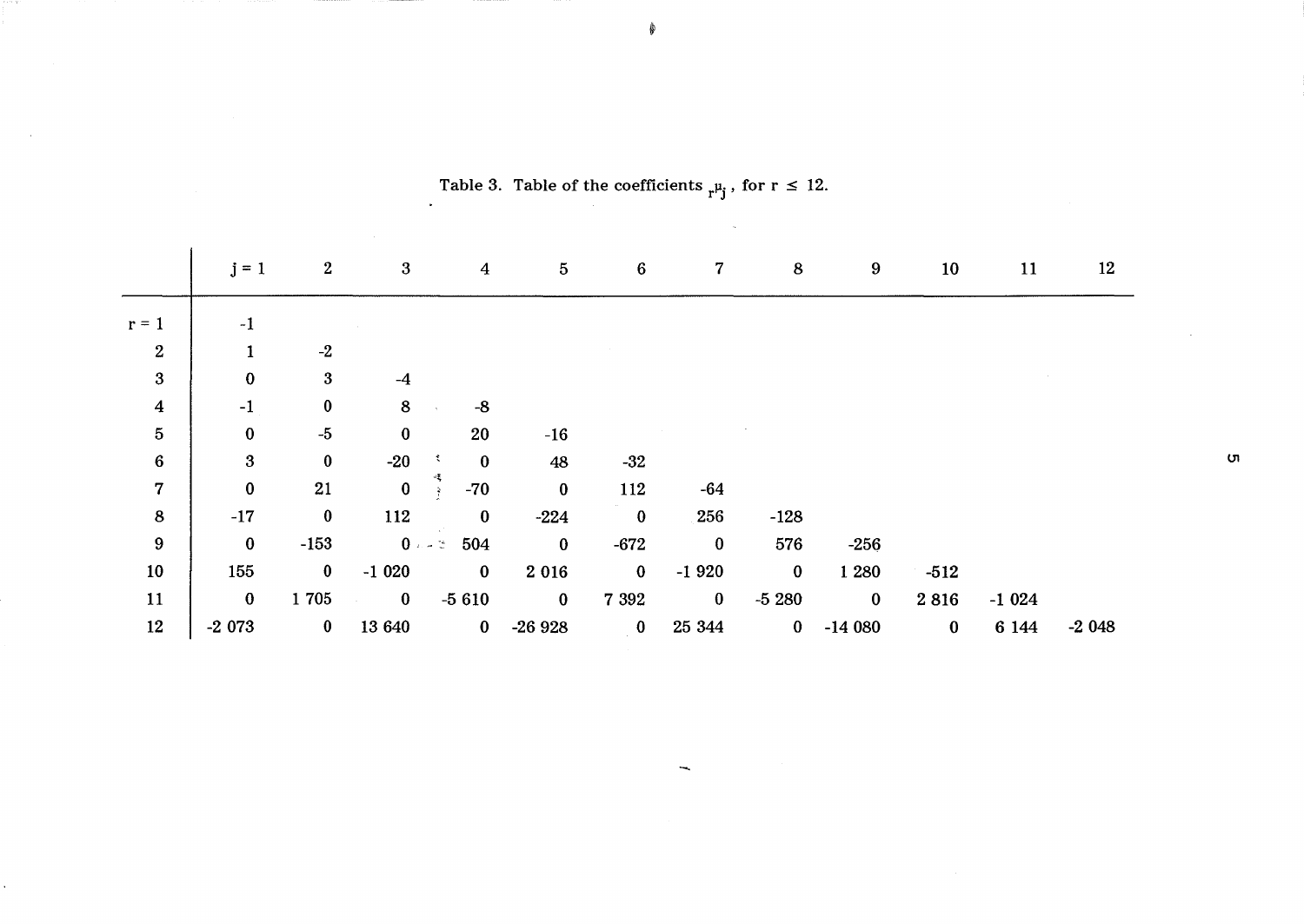# 4. Towards a general solution

Let us look at the values in the various "diagonals". For the diagonal with the values 1, 3, 8, 20, 48, ... , we readily find the general relation

$$
r^{\mu_{r-1}} = 2^{r-3} r
$$
, for  $r \ge 2$ . (12a)

For the diagonal with the values -1, -5, -20, -70, ... , we obtain

$$
r^{\mu}_{r-3} = -2^{r-4} \frac{r!}{(r-3)! \cdot 4!}
$$
, for  $r \ge 4$ . (12b)

Likewise, for the other diagonals we have

$$
r^{\mu}_{r-5} = 2^{r-6} \frac{r!}{(r-5)! \cdot 6!} 3
$$
, for  $r \ge 6$ , (12c)

and

$$
r^{\mu}_{r-7} = 2^{r-8} \frac{r!}{(r-7)! \cdot 8!} (-17), \quad \text{for } r \ge 8,
$$
 (12d)

respectively. These results also hold for the corresponding coefficients  $_{r}v_i$ .

Particularly relevant is the observation that all coefficients  $_{r}\mu_{j}$  (and  $_{r}\nu_{j}$ ) admit the simple recursion formula

$$
r^{\mu}j = r - 1^{\mu}j - 1\left(\frac{2r}{j}\right)
$$
, for  $2 \le j \le r$ . (13)

From this it follows that the coefficients listed in Table 3 can be reconstructed from a few basic elements, namely the numbers in column  $j = 1$ . Putting

$$
\mathbf{r}^{\mu}_{1} = \mathbf{r}^{\nu}_{1} \equiv \mathbf{M}_{\mathbf{r}} \,, \tag{14}
$$

we can write, by repeated application of (13),

- for r - j odd:

$$
r^{\mu}j = \frac{2^{j-1} r!}{j! (r-j+1)!} M_{r-j+1} M_{r-j+1} M_{r-j+1} (15a)
$$

- for r - j even:

$$
r^{\mu}_{j} = 0, \quad \text{with } r \ge j-2. \tag{15b}
$$

For  $r = j$ , the coefficients are

$$
r^{\mu}{}_{r} = -r^{\nu}{}_{r} = -2^{r-1} \tag{16}
$$

as already suggested in (10).

These relations reduce our problem to the determination of the "initial" numbers  $\boldsymbol{\tt{M_{r}.}}$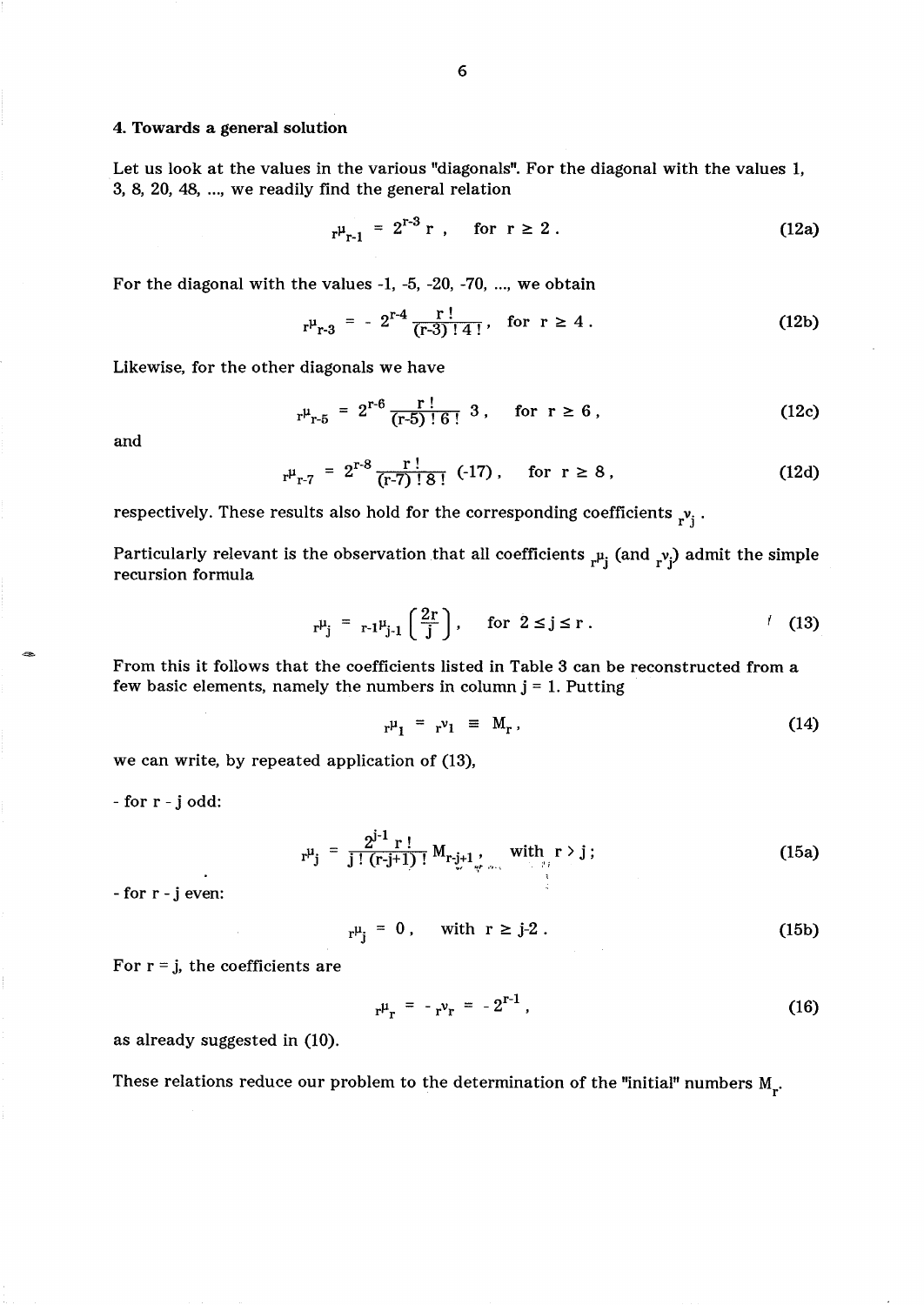# 5. Evaluation of the numbers  $M_r$

For the evaluation of  $M_r$  we take advantage of the fact that, for  $t = 1$ ,  ${}_{r}A_1 = {}_{r}Z_1 = -1$ , hence

$$
{}_{r}Z_{1} = \sum_{j=1}^{r} {}_{r} \mu_{j} = -1 , \qquad (17)
$$

 $\mathfrak{f}$ 

which confirms (11). To show how  $M_r$  can be determined, let us, as an example, consider the case  $r = 8$ .

With (16) and (17) we find

$$
M_8 = -1 - \sum_{j=2}^{8} 8^{\mu}j
$$
  
= -1 - (8^{\mu}3 + 8^{\mu}5 + 8^{\mu}7 + 8^{\mu}8)  
= 2<sup>7</sup> - 1 - 8^{\mu}3 - 8^{\mu}5 - 8^{\mu}7.

Since, with (15),

$$
8^{\mu}{}_{3} = \frac{2^{2} 8!}{3! 6!} M_{6},
$$
  
\n
$$
8^{\mu}{}_{5} = \frac{2^{4} 8!}{5! 4!} M_{4},
$$
  
\n
$$
8^{\mu}{}_{7} = \frac{2^{6} 8!}{7! 2!} M_{2},
$$

one obtains

$$
M_8 = 127 - \frac{112}{3} M_6 - 224 M_4 - 256 M_2 = -17.
$$

In the general case, we thus have (with r even)

$$
M_r = 2^{r-1} - 1 - \sum_{j=2}^{r-2} \frac{2^j r!}{(r-j)!(j+1)!} M_{r-j}.
$$
\n(even)

Since

$$
\frac{r!}{(r-j)!(j+1)!} = \frac{1}{j+1} {r \choose j},
$$

we arrive at the general recursion formula

$$
M_{r} = 2^{r-1} - 1 - \sum_{j=2}^{r-2} \frac{2^{j}}{j+1} \begin{pmatrix} r \\ j \end{pmatrix} M_{r-j}.
$$
 (18)

This allows us to determine the first numbers  $M_r$ . These are given in Table 4.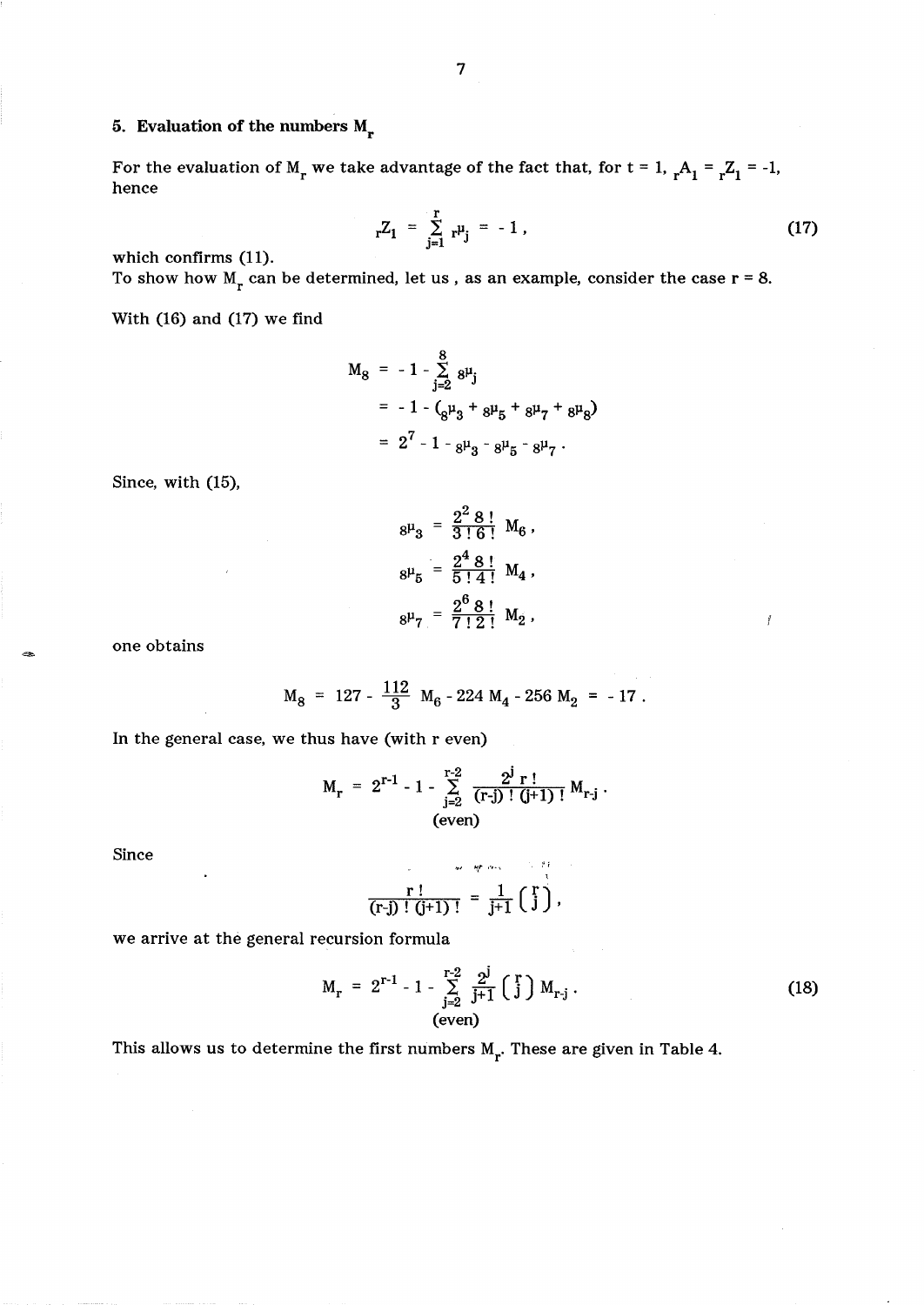| r                | M,    | r  | M.               |
|------------------|-------|----|------------------|
| $\boldsymbol{2}$ |       | 12 | $-2073$          |
| $\overline{A}$   | $-1$  | 14 | 38 227           |
| 6                | 3     | 16 | $-929569$        |
| 8                | $-17$ | 18 | 28 820 619       |
| 10               | 155   | 20 | $-1$ 109 652 905 |

Table 4. Numerical values of the numbers  $M_{r}$ , for  $r \leq 20$ .

# 6. Final results

-

Let us return to the alternate sums  ${}_{\mathsf{r}}Z_{\mathsf{n}}$  defined in (2). In order to arrive at a general formula, we first note that they can be written more explicitly in the form

- for n odd, putting  $t = (n+1)/2$ :

r n odd, putting 
$$
t = (n+1)/2
$$
:  
\n
$$
{}_{r}Z_{n} = \sum_{j=1}^{r} r^{\mu_{j}} t^{j} = \begin{cases} r^{\mu_{2}} t^{2} + r^{\mu_{4}} t^{4} + ... + r^{\mu_{r}} t^{r}, & \text{if } r \text{ odd,} \\ \vdots & \vdots \\ r^{\mu_{1}} t + r^{\mu_{3}} t^{3} + ... + r^{\mu_{r}} t^{r}, & \text{if } r \text{ even;} \end{cases}
$$

- for n even, putting  $t = n/2$ :

$$
{}_{r}Z_{n} = \sum_{j=1}^{r} {}_{r}v_{j} t^{j} = \begin{cases} {}_{r}v_{2} t^{2} + {}_{r}v_{4} t^{4} + ... + {}_{r}v_{r} t^{r}, & \text{if } r \text{ odd}, \\ {}_{r}v_{1} t + {}_{r}v_{3} t^{3} + ... + {}_{r}v_{r} t^{r}, & \text{if } r \text{ even}. \end{cases}
$$

Since  $r^{\nu}j = r^{\mu}j$ , for  $j < r$  and  $r^{\nu}r = -r^{\mu}r$ , we do not have to work any longer with the coefficients  $r_{\rm Vj}$  and we can write

and 
$$
r^v = -r^{\mu}r
$$
, we do not have to work any longer d we can write\n $rZ_n = \sum_{j=1}^{r-1} \sigma_{r,j} r^{\mu_j} t^j \cdot f^r (-1)^n 2^{r^j} t^r,$ \n(20)

where the "survival factor"  $\sigma_{r,j}$ , defined by

$$
\sigma_{r,j} = \frac{1}{2} [1 - (-1)^{1+j}], \qquad (21)
$$

f

is 1 or 0. Note that  $t \equiv \left\lceil \frac{n+1}{2} \right\rceil$  , which denotes the largest integer not exceeding  $\frac{n+1}{2}$ . For  $r \leq 20$ , the coefficients  $\mu_i$  can be taken from Table 3.

Formula (20) is the main result of this study.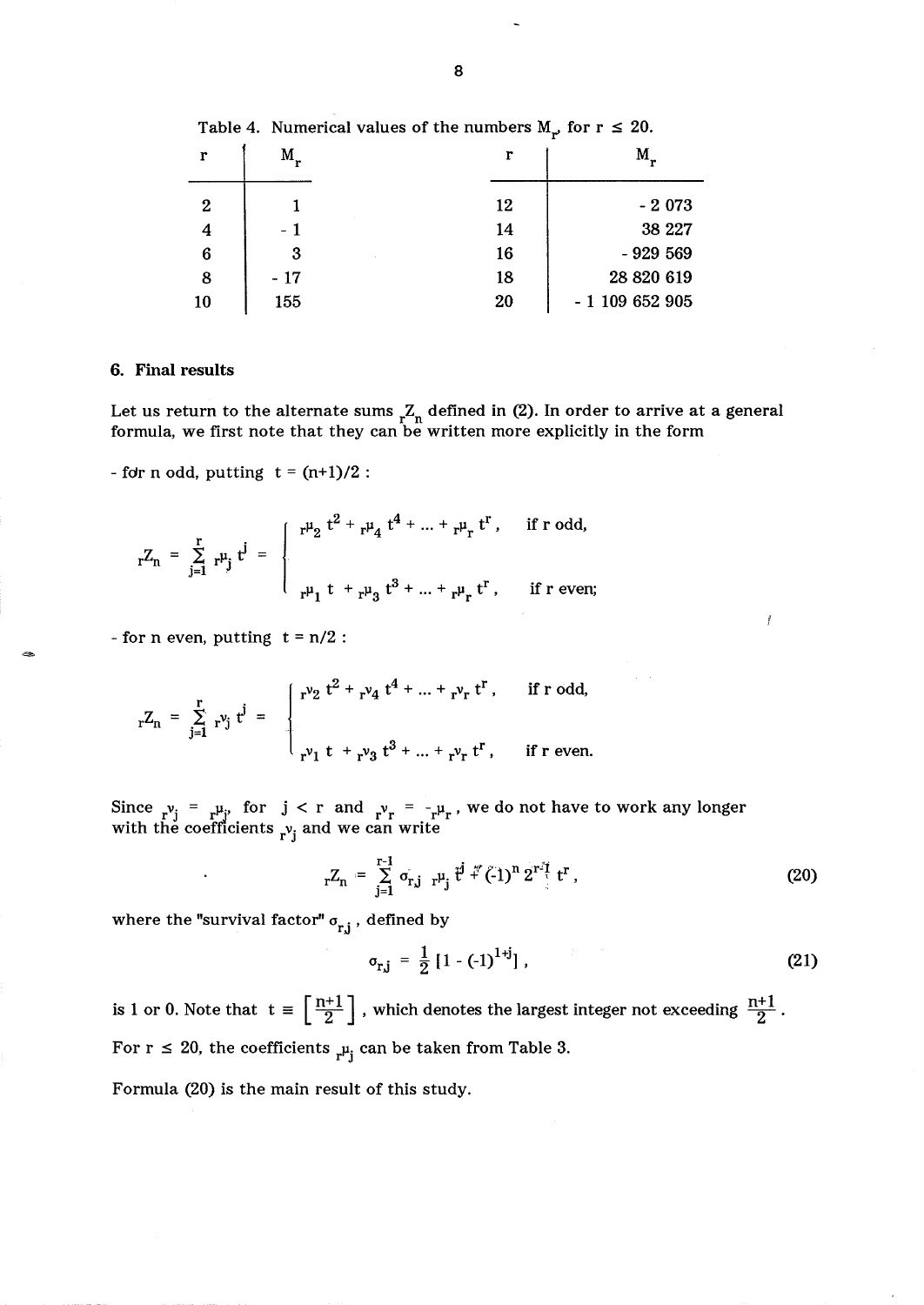# 7. Examples

To illustrate this formula, we consider two numerical examples.

a) For  $r = 2$  and  $n = 5$ , i.e.  $t = 3$ , we have with (20)

$$
{}_{2}Z_{5} = \sigma_{2,1} {}_{2} \mu_{1} {}^{3} + (-1)^{5} 2^{1} 3^{2} = -15,
$$

since  $\sigma_{2,1} = 1$ .

b) For  $r = 5$  and  $n = 8$ , i.e.  $t = 4$ , we have

$$
{}_5Z_8 = \sum_{j=1}^4 \sigma_{5,j} {}_{5} \mu_j 4^j + (-1)^8 2^4 4^5 = 21 424,
$$

since  $\sigma_{5,1} = \sigma_{5,3} = 0$ .

Both results can easily be verified.

For r beyond 20, the coefficients  $\mu_i$  are not listed in Table 3, but they can be obtained by the application of (15), unless r exceeds 20. If this is the case, one first has to evaluate  $M_r$  by the help of (18), and then go back to (15). This is more cumbersome, but powers r beyond 20 are expected to occur rarely in practice.

### 8. Discussion and conclusion

In view of the similarity of

$$
{}_{r}Z_{n} = \sum_{j=1}^{n} (-1)^{j} j^{r}
$$
 (2)

Í

with the Bernoullian sum

$$
{}_{\mathbf{r}}\mathbf{S}_n \equiv \sum_{j=1}^n j^r \,, \tag{22}
$$

it will be of interest to compare the respective explicit expressions.

For (22), as is well known, the result can be brought into the form

$$
{}_{r}S_{n} = \frac{1}{r+1} n^{r+1} + \frac{1}{2} n^{r} + \sum_{j=2}^{J} \frac{1}{j} \left( j-1 \right) B_{j} n^{r+1-j},
$$
\n(23)  
\n(even)

where  $J = 2[r/2]$  and  $B_j$  are the so-called Bernoulli numbers, with  $B_2 = 1/6$ ,  $B_4 = -1/30$ ,  $B_6 = 1/42$ , etc.

A comparison of (23) with our general formula (20) for alternate sums reveals both a number of interesting similarities and some differences. While in (23) the result is expressed in powers of n, i.e. the last term of the original sum, the alternate sum (20) uses powers of  $t = \lfloor (n+1)/2 \rfloor$ , which is either  $n/2$  or  $(n+1)/2$ , depending on whether n is even or odd. The summation over j in both cases concerns only every second value.